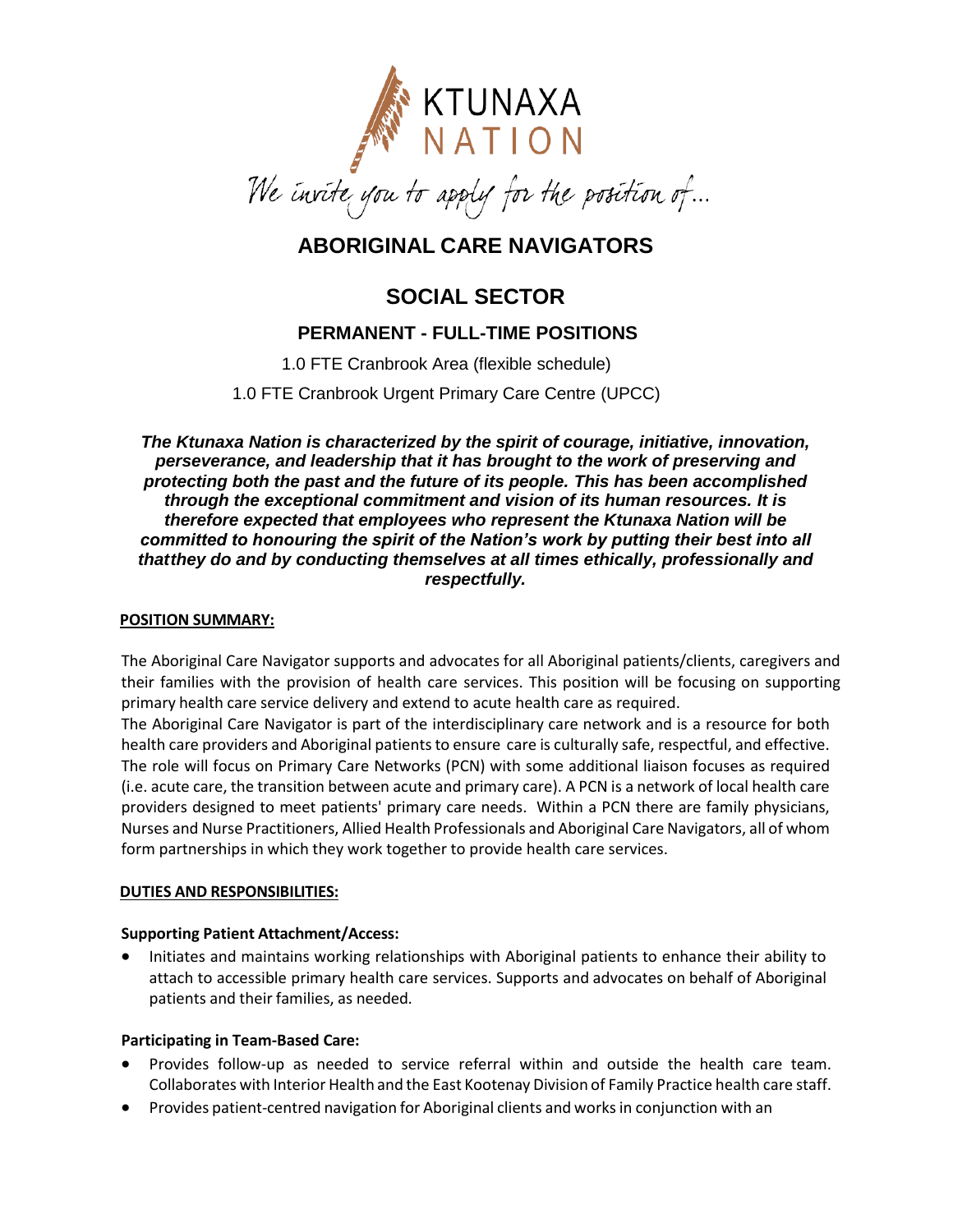

interdisciplinary team of Interior Health and East Kootenay Division of Family Practice employees.

#### **Supporting the Delivery of Culturally Safe and Agile Care:**

 Provides consultation as required for health care providers, including health care physicians, regarding the provision of culturally sensitive care. Provides input into local program policies, protocols, or plans.

#### **Supporting the provision of acute care:**

- Facilitate patient, family and community voice in patient care planning,
- Participate in the discharge planning process by assisting in the early identification of patients' needs and liaising with the appropriate community agencies and making referrals and coordinating services when requested.

### **Supporting the Transformation of Care:**

- Participates in primary health care planning by assisting in the early identification of patients' needs and liaising with the appropriate community agencies.
- Coordinates meetings between Aboriginal health care providers, Interior Health care providers, East Kootenay Division of Family Practice, and other private healthcare providers.

#### **QUALIFICATIONS**

#### **Education:**

 Degree in health care or social work, or two years related education in a social/health-related field and demonstrated social/health-related experience in an Aboriginal context.

#### **Knowledge:**

- Comprehensive knowledge of other health care disciplines and their role in patient/client care.
- Knowledge of patients/clients at risk and appropriate legislation acts; e.g. Health Care Consent Act, Mental Health Act, Adult Guardianship Act, Continuing Care Act, Freedom of Information and Protection of Privacy Act as it relates to the rights and obligations of patient/clients and staff.
- Understanding of impacts (trauma-informed) practice, increasing safety (harm reduction) practice, wellness and healing (strength-based) practice, traditional and cultural approaches, relationshipbased practice, integrated (collaborative) practice, and experiential (discovery) practice.
- Knowledge of the BC health care system and medical terminology would be an asset; however, not required.
- Knowledge of declarations and significant reviews such as the United Nations Declaration on the Rights of Indigenous People, the Truth and Reconciliation Commission is Calls to Action, and the Missing and Murdered Indigenous Women and Girls Call to Justice.
- Familiarity with health benefits and information (i.e. FNHA, Metis Nation BC, Jordan's Principle,